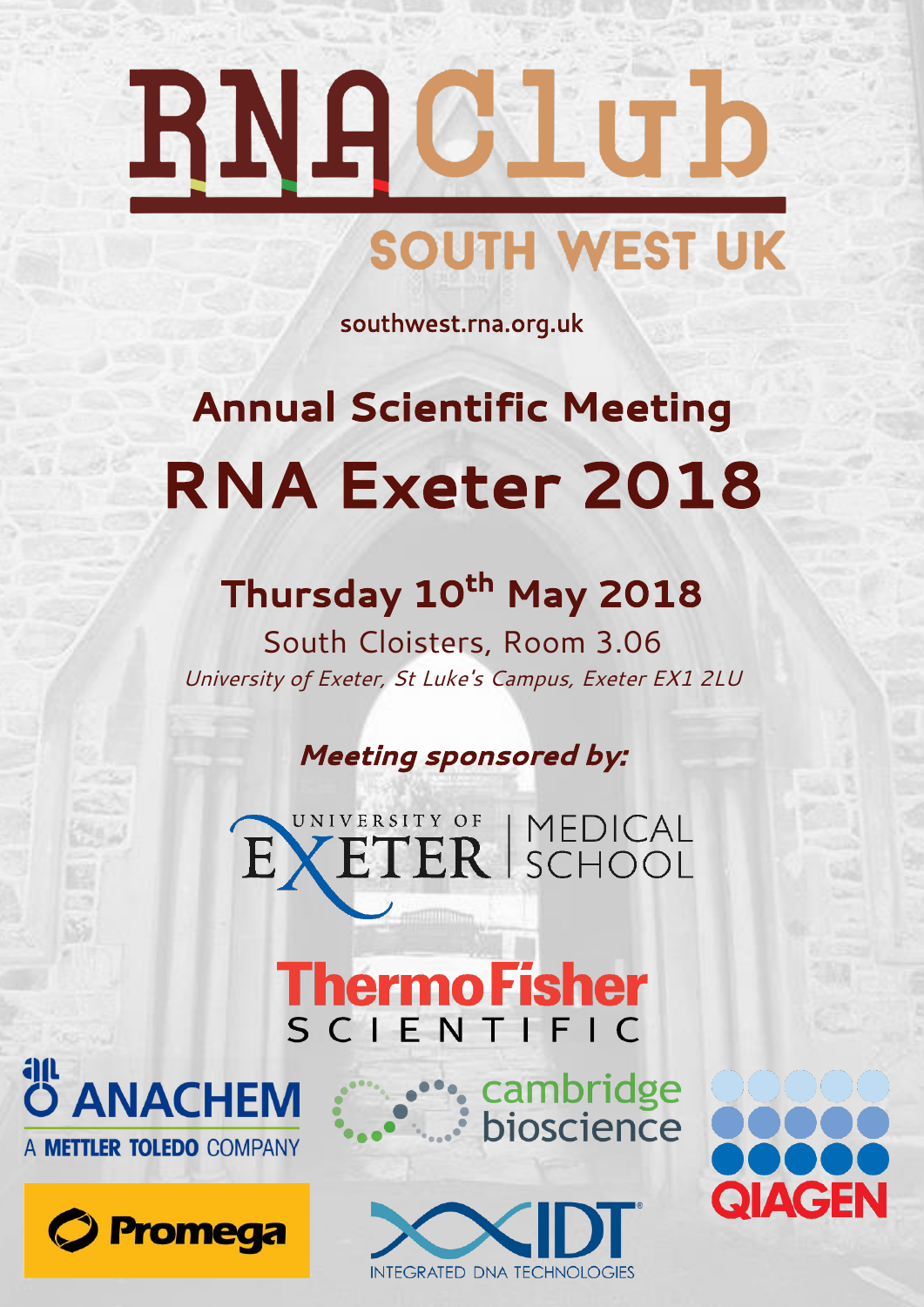## South West UK RNA Club - Annual Scientific Meeting

**Agenda**

| 9.00                                          | Registration                                                   |                                                                                                                                |
|-----------------------------------------------|----------------------------------------------------------------|--------------------------------------------------------------------------------------------------------------------------------|
| 9.45                                          | Welcome and Opening Remarks - Mike Ladomery & Seb Oltean       |                                                                                                                                |
| ALTERNATIVE SPLICING 1 - Chair: Lorna Harries |                                                                |                                                                                                                                |
| 9.50                                          | Dr. Soma Meran (Cardiff University)                            | 'Nuclear hyaluronidase 2 drives alternative splicing of CD44 pre-mRNA to determine profibrotic or antifibrotic cell phenotype' |
| 10.05                                         | Dr. Elizabeth Bowler (University of Exeter)                    | 'Compounds and signalling mechanisms that regulate VEGF-Axxxb splice site selection'                                           |
| 10.20                                         | Simon Uzor (UWE)                                               | 'Treatment of prostate cancer cells with the CLK1 inhibitor TG003 reduces tumour cell growth and induces apoptosis'            |
| 10.35                                         | Ling Li (University of Exeter)                                 | 'Modulation of alternative splicing regulators during EMT in tumour progression'                                               |
| 10.50                                         | Coffee & Meet the sponsors                                     |                                                                                                                                |
| NON-CODING RNAs - Chair: Tim Bowen            |                                                                |                                                                                                                                |
| 11.20                                         | Dr. Ioanna Pavlaki (University of Bath)                        | 'Paupar LncRNA Promotes KAP1 Dependent Chromatin Changes And Regulates Olfactory Bulb Neurogenesis'                            |
| 11.35                                         | Amy Brook (Cardiff University)                                 | 'Pathogen-specific local microRNAs in peritoneal dialysis patients with acute peritonitis'                                     |
| 11.50                                         | Dr. Daniel Smith (Cardiff University)                          | 'Electrochemical Detection of Urinary MicroRNAs'                                                                               |
| 12.05                                         | Serife Ustuner (University of Bath)                            | 'PNA Probes and Novel Intercalators for Impedance and Field-Effect based DNA Detection'                                        |
| 12.20                                         | Dr. Naveed Anwar (ThermoFisher Scientific)                     | Application Presentation: 'Title TBC'                                                                                          |
| 12.30<br>Lunch & Meet the sponsors            |                                                                |                                                                                                                                |
| KEYNOTE LECTURE - Chair: Seb Oltean           |                                                                |                                                                                                                                |
| 13.30                                         | Dr. Emanuele Buratti<br>(Group Leader - ICGEB, Trieste, Italy) | 'New insights into RNA-binding proteins and neurodegeneration: the case for TDP-43'                                            |
| ALTERNATIVE SPLICING 2 - Chair: Mark Lindsay  |                                                                |                                                                                                                                |
| 14.30                                         | Dr. Megan Stevens (University of Exeter)                       | 'Identification of novel splicing events in diabetic nephropathy'                                                              |
| 14.45                                         | Danny Legge (University of Bristol)                            | 'Epigenetic inactivation of the epithelial splicing factor ESRP2 in Wilms' tumour'                                             |
| 15.00                                         | Chigeru Wodi (UWE)                                             | 'Targeting the splice factor kinase SRPK1 in leukaemic cells'                                                                  |
| 15.15                                         | Jed Lye (University of Exeter)                                 | 'Spliceosomics of the ageing brain'                                                                                            |
| 15.30                                         | Coffee & Meet the sponsors                                     |                                                                                                                                |
| RNA BIOLOGY - Chair: Mike Ladomery            |                                                                |                                                                                                                                |
| 16.00                                         | Nicola Jeffery (University of Exeter)                          | 'The diabetic microenvironment drives conversion to a delta cell-like phenotype in human beta cells'                           |
| 16.15                                         | Ben Jenkins (University of Exeter)                             | 'Using RNA interference to dissect cell-cell interactions in a nascent endosymbiosis'                                          |
| 16.30                                         | Joshua Eaton (University of Exeter)                            | 'Global analysis of RNA polymerase II transcription termination at single nucleotide resolution'                               |
| 16.45                                         | <b>Closing Remarks</b>                                         |                                                                                                                                |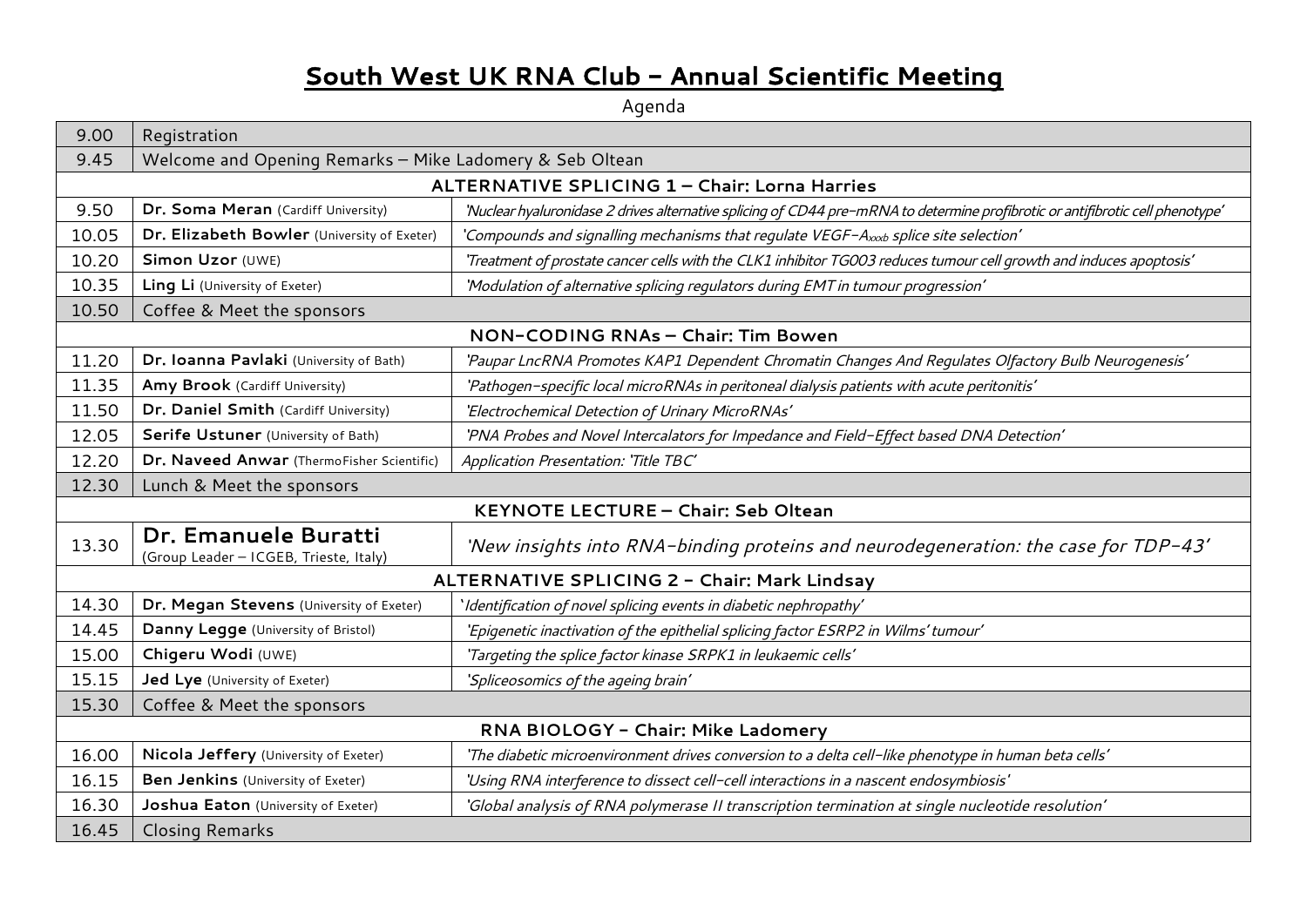## **Nuclear hyaluronidase 2 drives alternative splicing of**  *CD44* **pre-mRNA to determine profibrotic or antifibrotic cell phenotype**

**Midgley AC<sup>1</sup> , Oltean S<sup>2</sup> , Hascall V<sup>3</sup> , Woods EL<sup>1</sup> , Steadman R<sup>1</sup> , Phillips AO<sup>1</sup> , Meran S<sup>1</sup>**

*<sup>1</sup>Wales Kidney Research Unit, Systems Immunity University Research Institute, Division of Infection and Immunity, College of Biomedical and Life Sciences, Cardiff University, Heath Park, Cardiff CF14 4XN, UK.*

*2 Institute of Biomedical and Clinical Sciences, University of Exeter Medical School,Exeter EX1 2LU, UK.*

*<sup>3</sup>Department of Biomedical Engineering, Cleveland Clinic Lerner Research Institute, 9500 Euclid Avenue, Cleveland, OH 44195, USA.*

**The cell surface protein CD44 is involved in diverse physiological processes, and its aberrant function is linked to various pathologies such as cancer, immune dysregulation, and fibrosis. The diversity of CD44 biological activity is partly conferred by the generation of distinct CD44 isoforms through alternative splicing. We identified an unexpected function for the ubiquitous hyaluronan-degrading enzyme, hyaluronidase 2 (HYAL2), as a regulator of** *CD44* **splicing. Standard CD44 is associated with fibrotic disease, and its production is promoted through serine-arginine-rich (SR) protein-mediated exon exclusion. HYAL2 nuclear translocation was stimulated by bone morphogenetic protein 7, which inhibits the myofibroblast phenotype. Nuclear HYAL2 displaced SR proteins from the spliceosome, thus enabling HYAL2, spliceosome components (U1 and U2 small nuclear ribonucleoproteins), and** *CD44* **pre-mRNA to form a complex. This prevented double-exon splicing and facilitated the inclusion of CD44 exons 11 and 12, which promoted the accumulation of the antifibrotic CD44 isoform CD44v7/8 at the cell surface. These data demonstrate previously undescribed mechanisms regulating** *CD44* **alternative splicing events that are relevant to the regulation of cellular phenotypes in progressive fibrosis.**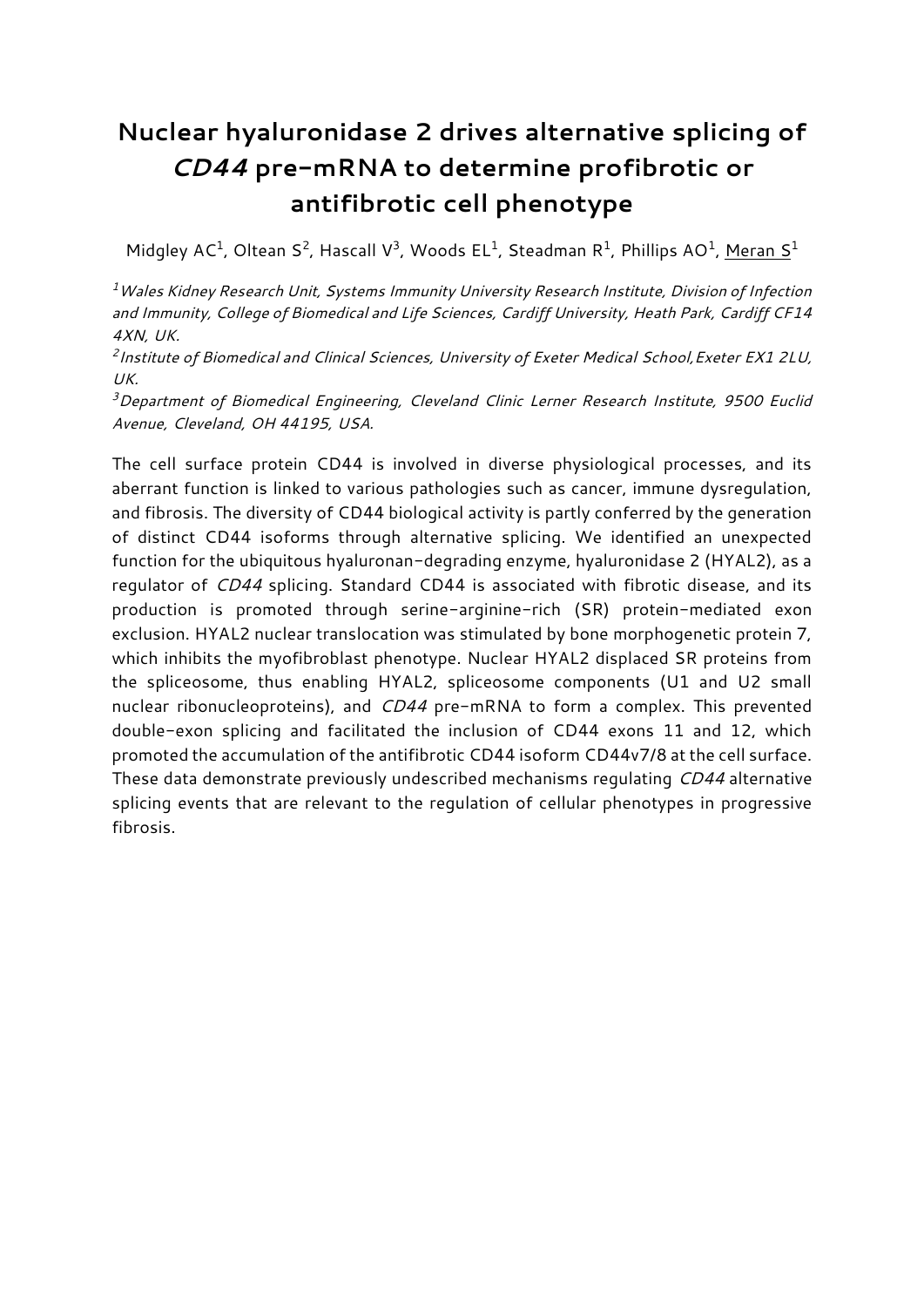## **Compounds and signalling mechanisms that regulate VEGF-Axxxb splice site selection**

**E Bowler<sup>1</sup> , M Stevens<sup>1</sup> , S Oltean<sup>1</sup>**

*1 Institute of Biomedical and Clinical Sciences, University of Exeter Medical School, UK*

**Abnormal angiogenesis is associated with a variety of diseases, including: cancer, various eye diseases such as diabetic retinopathy and age-related macular degeneration (AMD)<sup>1</sup> , and several disorders associated with the reproductive system, such as endometriosis and polycystic ovary syndrome<sup>2</sup> . The angiogenesis initiator VEGF-A is differentially spliced to produce multiple isoforms. One particular splicing event that arises from an alternative splice site in exon 8 generates anti-angiogenic VEGF-Axxxb isoforms. These isoforms are functionally opposite to the pro-angiogenic VEGF isoforms that contain the proximal part of exon 8<sup>3</sup> .**

**A screen in our laboratory using the Library of Pharmacologically Active Compounds (LOPAC) in prostate cancer PC3 cells uncovered nine potential compounds that switch splicing to favour the VEGF-Axxxb anti-angiogenic isoform. These compounds have been validated in angiogenesis assays** *in vitro* **(Matrigel, co-culture of endothelial cells and fibroblasts) and** *in vivo* **(Matrigel plugs and tumour xenografts).**

**Previous studies have implicated the splice factors SRSF1 and SRSF6 in determining splice site selection of exon 8 of VEGF165. SRSF1 has been associated with proximal splice site selection; and overexpression of SRSF6 increased expression of VEGF-Axxxb isoforms<sup>4</sup> . Furthermore, other studies have shown that inhibition of the splice factor kinase SRPK1 switches splicing of VEGF-A to increase the ratio of the anti-angiogenic VEGF-Axxxb isoforms<sup>5</sup> . Preliminary data shows that some but not all of our compounds activate SR-protein phosphorylation.**

**Further work aims to uncover the mechanisms that are involved in altering the splicing of VEGF under the influence of the compounds, and could uncover novel targets for future therapy.**

#### **References:**

**<sup>1</sup>Witmer, A.N., Vrensen, G.F.J.M., Van Noorden, C.J.F. and Schlingemann, R.O., 2003. Vascular endothelial growth factors and angiogenesis in eye disease.** *Progress in retinal and eye research***,** *22***(1), pp.1-29.**

**<sup>2</sup>Reynolds, L.P., Grazul**‐**Bilska, A.T. and Redmer, D.A., 2002. Angiogenesis in the female reproductive organs: pathological implications.** *International journal of experimental pathology***,** *83***(4), pp.151-164.**

**<sup>3</sup>Bates, D.O., Cui, T.G., Doughty, J.M., Winkler, M., Sugiono, M., Shields, J.D., Peat, D., Gillatt, D. and Harper, S.J., 2002. VEGF165b, an inhibitory splice variant of vascular endothelial growth factor, is down-regulated in renal cell carcinoma.**  *Cancer research***,** *62***(14), pp.4123-4131.**

**<sup>4</sup>Nowak, D.G., Woolard, J., Amin, E.M., Konopatskaya, O., Saleem, M.A., Churchill, A.J., Ladomery, M.R., Harper, S.J. and Bates, D.O., 2008. Expression of pro-and anti-angiogenic isoforms of VEGF is differentially regulated by splicing and growth factors.** *Journal of cell science***,** *121***(20), pp.3487-3495.**

**<sup>5</sup>Amin, E.M., Oltean, S., Hua, J., Gammons, M.V., Hamdollah-Zadeh, M., Welsh, G.I., Cheung, M.K., Ni, L., Kase, S., Rennel, E.S. and Symonds, K.E., 2011. WT1 mutants reveal SRPK1 to be a downstream angiogenesis target by altering VEGF splicing.** *Cancer cell***,** *20***(6), pp.768-780.**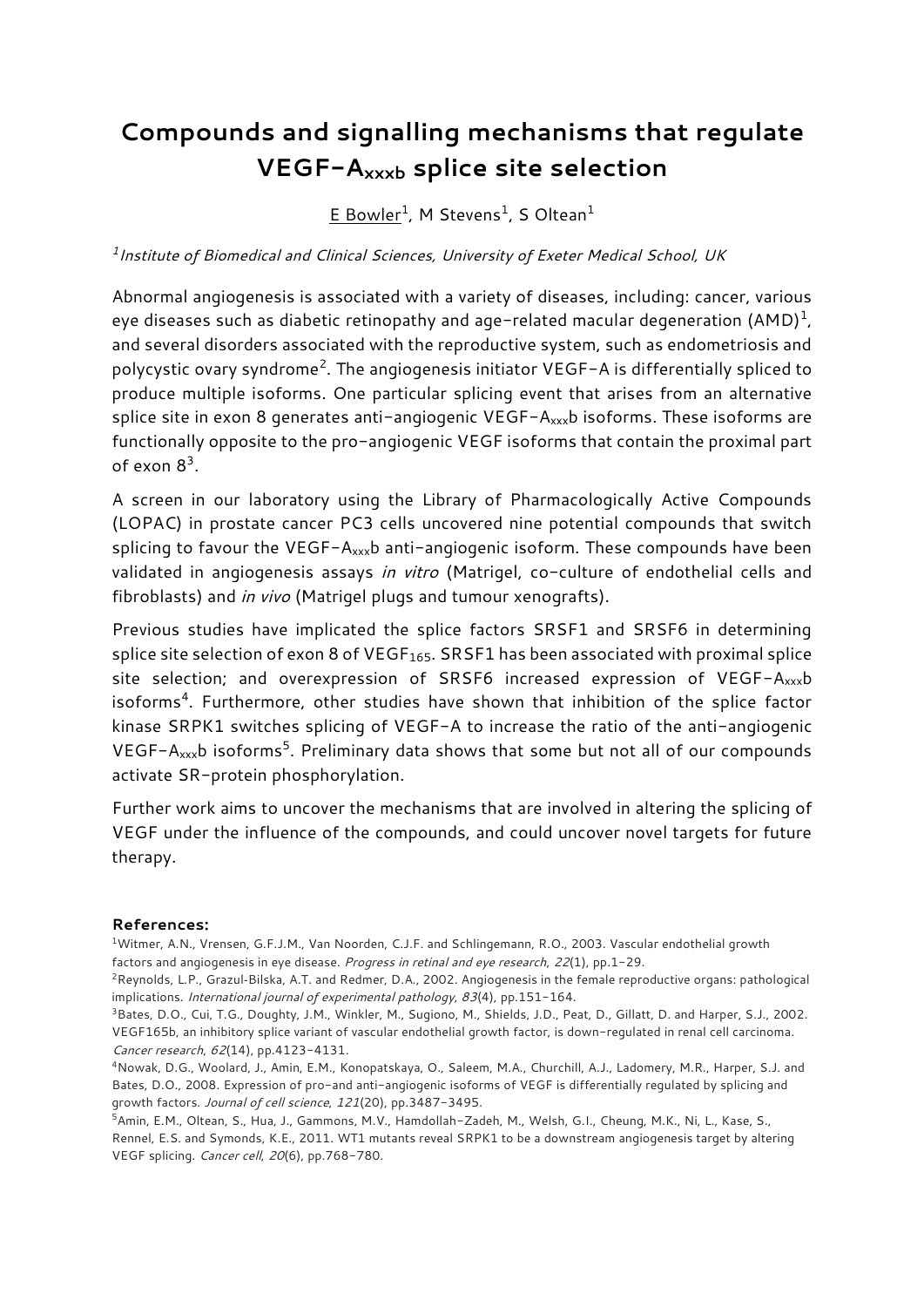## **Treatment of prostate cancer cells with the CLK1 inhibitor TG003 reduces tumour cell growth and induces apoptosis**

**Simon Uzor<sup>1</sup> , Sean Porazinski<sup>1</sup> , Sebastian Oltean<sup>2</sup> , Masatoshi Hagiwara<sup>3</sup> , Ian Wilson<sup>1</sup> , Michael Ladomery<sup>1</sup>**

*<sup>1</sup>Faculty of Health and Applied Sciences, University of the West of England, Coldharbour Lane, Frenchay, Bristol BS16 1QY, U.K.*

*<sup>2</sup>University of Exeter Medical School, St Luke's Campus, Heavitree Road, Exeter EX1 2LU, U.K. <sup>3</sup>Department of Anatomy and Developmental Biology, Kyoto University Graduate School of Medicine, Sakyo-ku, Kyoto 606-8501, Japan*

**Prostate cancer (PCa) is the most frequently diagnosed cancer in men and the second leading cause of cancer death. There is a need to identify the molecular genetic processes that underpin prostate cancer and to search for new treatments. Alternative splicing affects over 94% of human genes and is regulated by splice factors and splice factor kinases, the latter including SRPK1 and CLK1. CLK1 is a member of the CDC-like protein kinases and phosphorylates SR proteins in the nucleus, enhancing their availability for pre-mRNA splicing. CLK1 expression is regulated through alternative splicing; skipping of exon 4 or retention of intron 4 results in truncated, inactive CLK1. The aims of this project are to study CLK1 alternative splicing and to explore the effects of targeting the splice factor kinase CLK1 in with a molecular inhibitor, the benzothiazole TG003. Two prostate cancer cell lines (androgen independent PC3 and DU145 cells) were treated for 24-48 hours with varying concentrations of TG003 (10nM -100µM). TG003 treatment altered CLK1's own alternative splicing in a dose dependent manner, suggesting that a feedback loop mechanism contributes to the regulation of CLK1 expression. TG003 treatment suppressed growth and induced apoptosis in PC3 and DU145 cells, as well as decreasing cell migration and invasion. In vivo mouse work with PC3 xenografts showed a significant**  reduction in tumour growth following intraperitoneal TG003 administration (500M). In **conclusion, we suggest that targeting CLK1 with TG003 may have potential anticancer benefits.**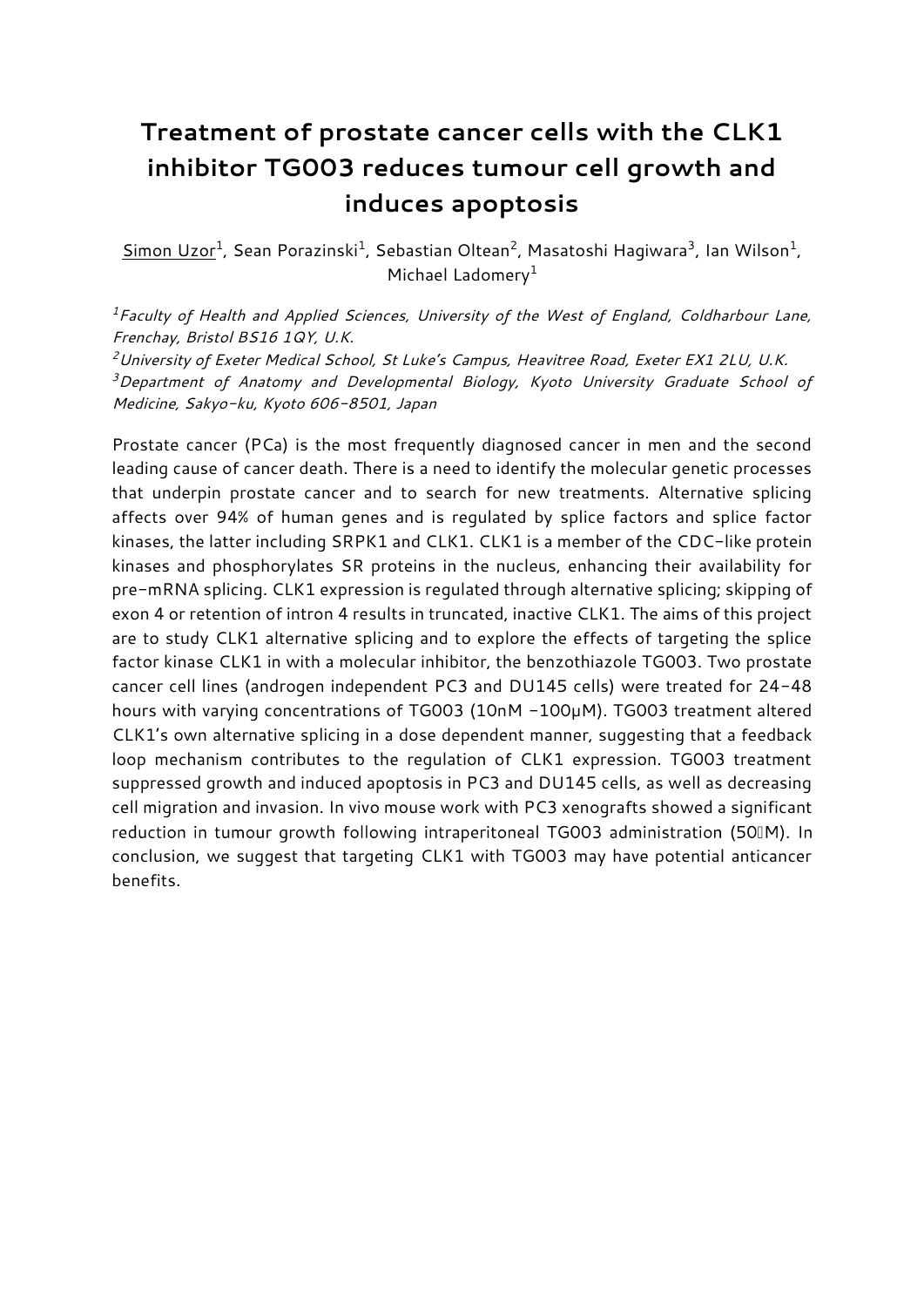#### **Modulation of alternative splicing regulators during EMT in tumour progression**

**Ling Li1,2 and Sebastian Oltean<sup>2</sup>**

*<sup>1</sup>School of Physiology and Pharmacology, University of Bristol, Bristol, BS1 3NY 2 Institute of Biomedical & Clinical Sciences, University of Exeter Medical School, Exeter, EX1 2LU*

**The epithelial-mesenchymal transition (EMT), which has been revealed to occur in cancer progression, is a progression by which epithelial cells lose their cell polarization and cellcell adhesions, and achieve migratory properties and invasiveness to become mesenchymal cells<sup>1</sup> . Epithelial splicing regulatory proteins 1 and 2 (ESRP1 and ESRP2) are cell-typespecific regulators of transcripts that switch splicing during the EMT<sup>2</sup> . ESRPs drive splicing events of about 200 genes, which give epithelial phenotype. Loss of ESRPs in EMT induces epithelial-to-mesenchymal phenotypic alterations. One of the well-known genes regulated by ESRPs during EMT is the fibroblast growth factor receptor 2 (FGFR2)<sup>3</sup> which has a switch between two mutually exclusive exons – exon8/IIIb and exon9/IIIc<sup>4</sup> . Previous studies have shown ESRPs as master regulators of EMT and underlie EMT during tumour progression2,5. As FGFR2 splicing is a sensor of ESRPs activity and EMT, it could be used for understanding the regulation of ESRP in tumors. Using a splicing-sensitive fluorescent reporter based on inclusion/exclusion of FGFR2 exon IIIc we have completed a screen with the LOPAC library (Library of Pharmacologically Active Compounds) to identify compounds that induce exclusion of exon IIIc in FGFR2 and hypothetically block EMT. We have identified several compounds that are able to switch FGFR2 splicing, currently being validated as modulators of epithelial-mesenchymal transitions (e.g they induce expression and junctional localization of E-cadherin), show various activities in functional assays (cell growth and migration)** *in vitro***, and one of them siginificant decrease in tumour growth** *in vivo***. We have also found that ESRPs overexpression may suppress tumour growth** *in vivo* **in xenografts of a prostate cancer cell line (PC3).**

#### **References:**

**<sup>1</sup>Kalluri R, Weinberg RA. The basics of epithelial-mesenchymal transition. Journal of Clinical Investigation. 2009;119(6):1420-8.**

**<sup>2</sup>Warzecha CC, Jiang P, Amirikian K, Dittmar KA, Lu HZ, Shen SH, et al. An ESRP-regulated splicing programme is abrogated during the epithelial-mesenchymal transition. Embo Journal. 2010;29(19):3286-300.**

**<sup>3</sup>Oltean S, Sorg BS, Albrecht T, Bonano VI, Brazas RM, Dewhirst MW, et al. Alternative inclusion of fibroblast growth factor receptor 2 exon IIIc in Dunning prostate tumors reveals unexpected epithelial mesenchymal plasticity. Proceedings of the National Academy of Sciences of the United States of America. 2006;103(38):14116-21.**

**<sup>4</sup>Thiery JP, Sleeman JP. Complex networks orchestrate epithelial-mesenchymal transitions. Nature Reviews Molecular Cell Biology. 2006;7(2):131-42.**

**<sup>5</sup>Warzecha CC, Carstens RP. Complex changes in alternative pre-mRNA splicing play a central role in the epithelial-tomesenchymal transition (EMT). Seminars in Cancer Biology. 2012;22(5-6):417-27**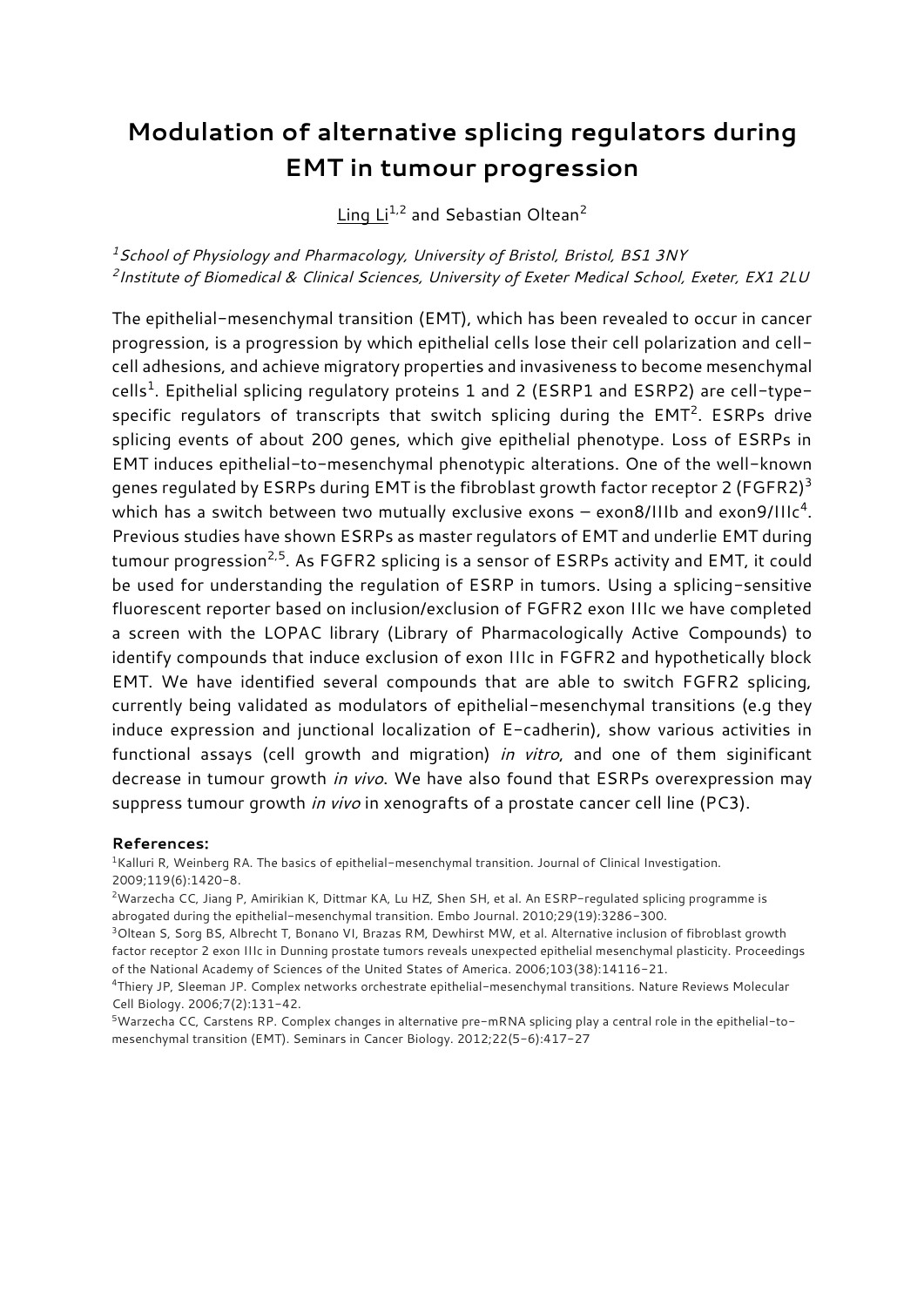## *Paupar* **LncRNA Promotes KAP1 Dependent Chromatin Changes And Regulates Olfactory Bulb Neurogenesis**

**Ioanna Pavlaki1#, Farah Alammari2#, Bin Sun<sup>2</sup> , Neil Clark<sup>3</sup> , Tamara Sirey<sup>3</sup> , Sheena Lee<sup>2</sup> , Dan J Woodcock<sup>4</sup> , Chris P Ponting<sup>3</sup> , Francis G Szele<sup>2</sup> and Keith W Vance<sup>1</sup>**

*<sup>1</sup>Department of Biology and Biochemistry, University of Bath, Claverton Down, Bath, BA2 7AY, UK. <sup>2</sup>Department of Physiology, Anatomy, and Genetics, University of Oxford, South Parks Road, Oxford, OX1 3QX, UK.*

*<sup>3</sup>MRC Human Genetics Unit, The Institute of Genetics and Molecular Medicine, University of Edinburgh, Western General Hospital, Crewe Road, Edinburgh EH4 2XU.*

*<sup>4</sup>Warwick Systems Biology Centre, University of Warwick, Coventry, CV4 7AL, UK.*

*# These authors contributed equally to this work.*

**Long non-coding RNAs (lncRNAs) have been implicated in the regulation of central nervous system (CNS) development. However, their roles in vivo as well as the underlying mechanisms of action for the majority of these transcripts remain poorly understood. Paupar is a vertebrate-conserved, CNS-expressed lncRNA that acts to regulate neuroblastoma cell self-renewal and differentiation in vitro by binding and modulating the activity of genome-wide transcriptional regulatory elements. Here, we further examine the role of Paupar and find that it directly binds KAP1, an essential epigenetic regulatory protein, and thereby regulates the expression of shared target genes important for proliferation and neuronal differentiation. Paupar operates as a transcriptional cofactor to promote KAP1 chromatin occupancy in a KRAB-ZNF independent way, as well as H3K9me3 deposition at a subset of distal targets, through the formation of a DNA binding ribonucleoprotein complex. This complex is comprised of Paupar, KAP1 and the PAX6 transcription factor. Paupar-KAP1 genome-wide co-occupancy reveals a 4-fold enrichment of overlap between Paupar and KAP1 bound sequences, the majority of which also appear to associate with PAX6. Furthermore, both Paupar and Kap1 loss of function in vivo disrupts olfactory bulb neurogenesis. These observations provide important conceptual insights into the trans-acting modes of lncRNA-mediated epigenetic regulation, the mechanisms of KAP1 genomic recruitment and identify Paupar and Kap1 as regulators of neurogenesis in vivo.**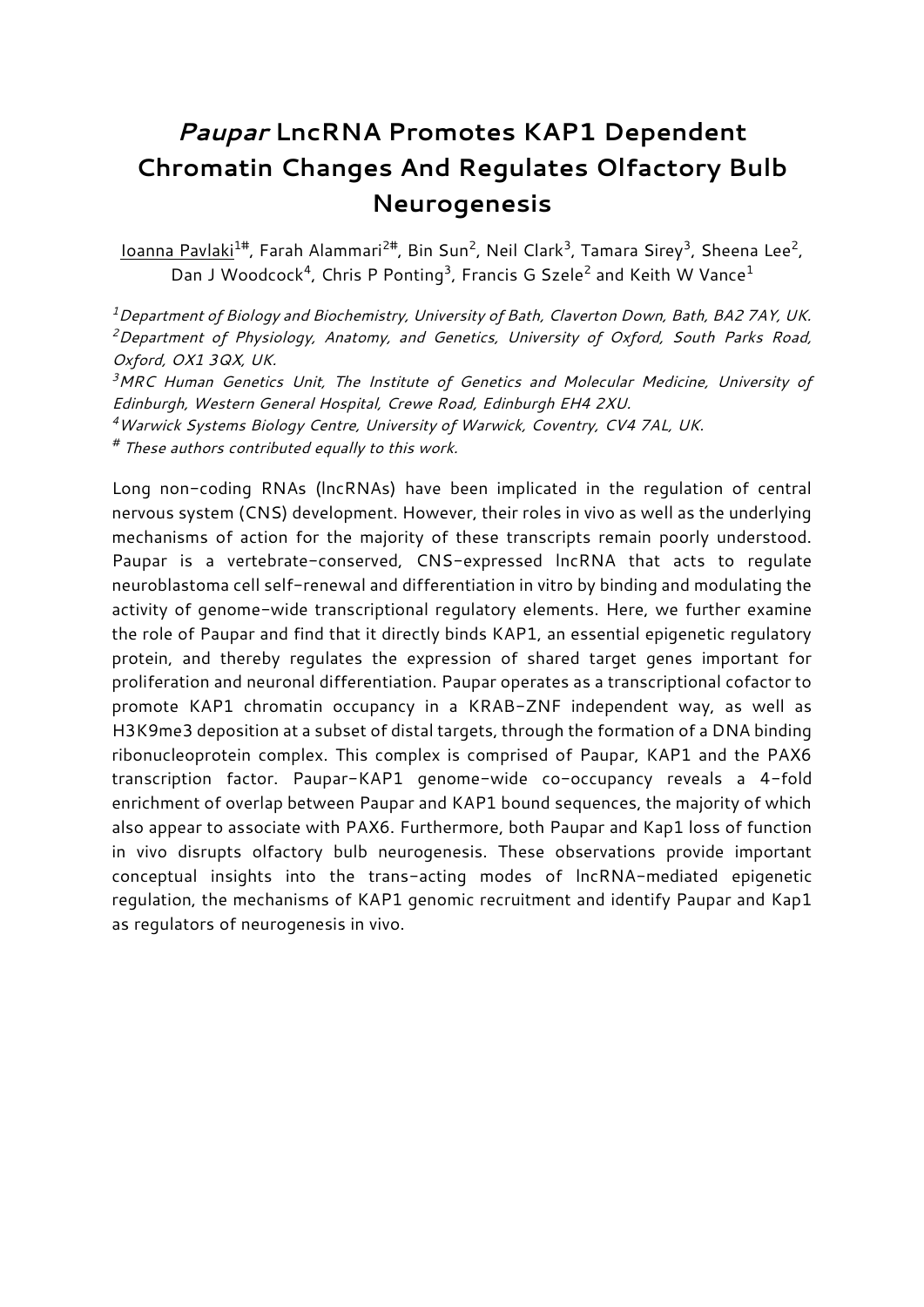#### **Pathogen-specific local microRNAs in peritoneal dialysis patients with acute peritonitis**

**Amy C. Brook<sup>1</sup> , Robert Jenkins<sup>1</sup> , Melisa Lopez-Anton1, 2, Anna Rita Liuzzi<sup>1</sup> , Anne-Catherine Raby1,2, Mario O. Labeta1,2, Barbara Mariotti<sup>3</sup> , Flavia Bazzoni<sup>3</sup> , Timothy Bowen,1,2 Donald J. Fraser,1,2,4,5 and Matthias Eberl,1,5**

**<sup>1</sup>***Division of Infection and Immunity, School of Medicine, Cardiff University, Cardiff, United Kingdom*

**<sup>2</sup>***Wales Kidney Research Unit, Heath Park Campus, Cardiff, United Kingdom*

*<sup>3</sup>Department of Medicine, Section of General Pathology, University of Verona, Verona, Italy*

**<sup>4</sup>***Directorate of Nephrology and Transplantation, Cardiff and Vale University Health Board, University* 

*Hospital of Wales, Cardiff, United Kingdom*

**<sup>5</sup>***Systems Immunity Research Institute, Cardiff University, Cardiff, United Kingdom*

**Peritoneal dialysis (PD) is a daily reality for 250,000 patients worldwide with end-stage kidney failure. However, infection and inflammation-induced damage on the peritoneal membrane remain the major reason for treatment failure. Neither direct identification of the causative pathogen nor current biomarkers are sufficiently accurate or rapid to reliably diagnose infection. We recently showed the local host response evoked by distinct organisms is characteristic enough to identify pathogen-specific 'immune fingerprints' on the day of presentation with acute peritonitis. In these biomarker signatures, infiltrating neutrophils play a prominent but not sufficient role for differential diagnosis.** 

**This study investigates the potential of local microRNAs as biomarkers during acute PDrelated peritonitis and aims to define the underlying molecular mechanisms. Our earlier work identified local microRNAs in PD patients associated with the risk of peritoneal membrane fibrosis and technique failure. Here, we recorded pathogen-specific microRNA profiles during acute peritonitis using TaqMan Low Density Arrays and qPCR. As proofof-concept, we used cell-free samples from patients with well-defined Gram-negative and coagulase-negative** *Staphylococcus* **infections, representing the two main causative organisms.**

**Compared to non-infected patients, levels of certain local microRNAs are altered during peritonitis, with some microRNAs increasing (e.g. miR-223) and some decreasing (e.g. miR-31) long before microbiological culture results become available. Similar changes can be detected in a mouse model of bacterial peritonitis. Preliminary** *in vitro* **studies aimed at defining the cellular sources of diagnostically relevant microRNAs show changes in their levels both intracellularly and released by specific cell types, upon stimulation of primary human mesothelial cells and peritoneal fibroblasts as well as neutrophils and monocytes from human blood, with bacterial extracts or inflammatory stimuli. Our single-centre study shows promise for infection-associated changes in local microRNAs to contribute to pathogen-specific diagnostic immune fingerprints that may guide early treatment and stratification of patients with PD-related peritonitis.**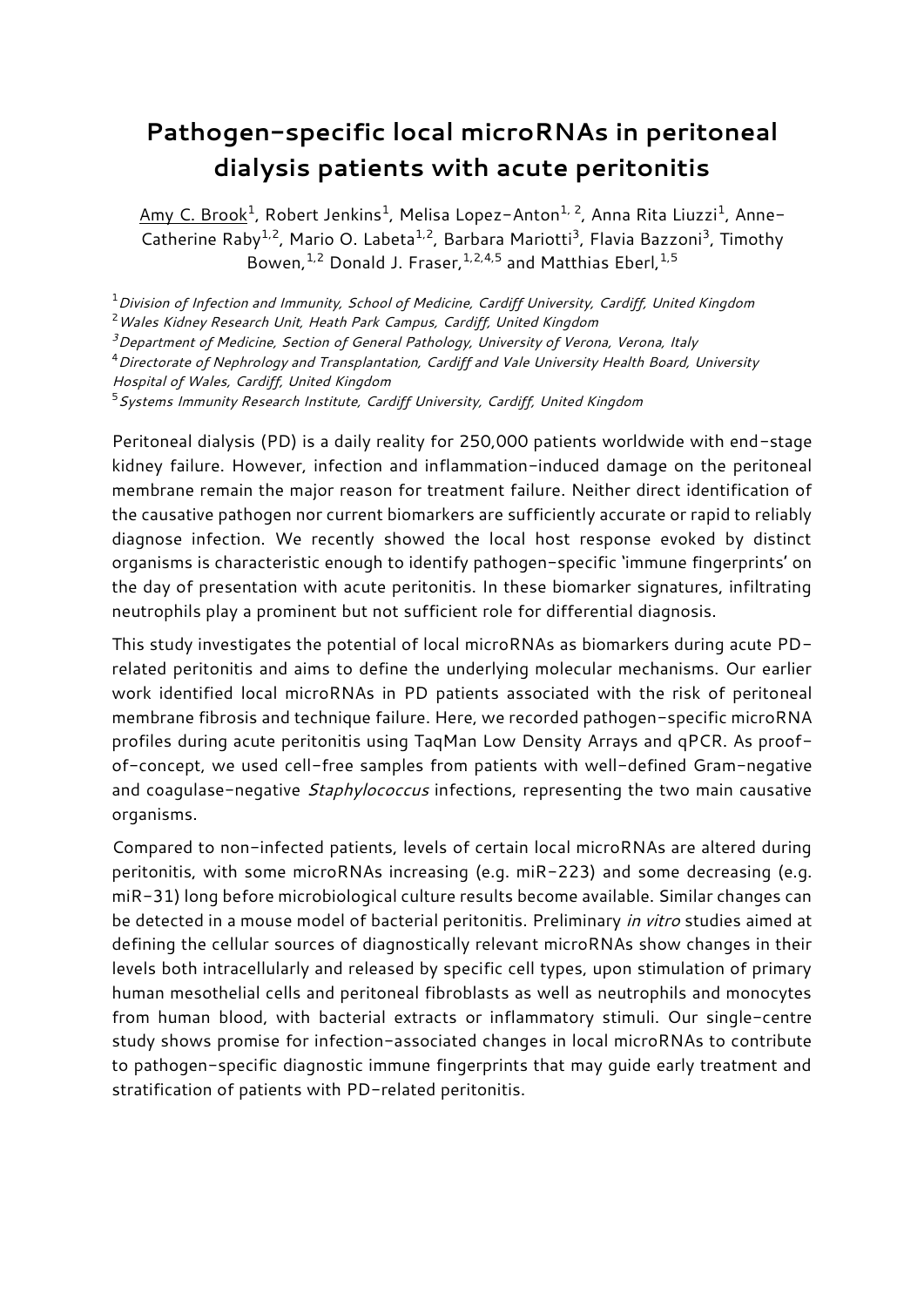#### **Electrochemical Detection of Urinary MicroRNAs**

**Daniel Smith<sup>1</sup> , Lucy Newbury<sup>1</sup> , Tim Bowen<sup>1</sup> , James Redman<sup>1</sup> , Donald Fraser<sup>1</sup> , Robin Pittson<sup>1</sup>**

*<sup>1</sup>Wales Kidney Research Unit, Systems Immunity University Research Institute, Division of Infection and Immunity, College of Biomedical and Life Sciences, Cardiff University, Heath Park, Cardiff CF14 4XN, UK.*

**Current biomarkers for acute kidney injury (AKI) and diabetic nephropathy (DN) have limited ability to classify disease and stratify patients with respect to disease progression. Using PCR-based methods, we have generated data showing association of urinary microRNAs (miRNAs) with AKI and in DN. To optimise the use of tests based on these associations in the point-of-care environment, we describe here the development of electrochemistry-based methods to detect urinary miRNAs.**

**We generated a miRNA biosensor by electrical deposition of a naphthalene sulfonic acid derivative onto a glassy carbon electrode (GCE) followed by modification of the sulfonic acid group to a sulfonyl chloride, attachment of a single-stranded amino-labelled DNA probe complementary to the target miRNA, and finally hybridisation with different concentrations of the target miRNA. The electrode surface was analysed through electrochemical coulometry measurements using a ferri/ferrocyanide electrolyte. Our probe detected synthetic miR-21 in buffered solutions to a sensitivity of 20 fM (2x10-14 M) as well as being selective down to 1 mismatch. Optimised urinary miRNA detection using this probe compared favourably with RT-qPCR detection.** 

**We have recently been adapting our procedure for use on a set of disposable screen printed electrodes, showing its potential commercial applicability as a disposable biosensor. We have since shown that a significant difference can be seen for DN patient samples for miRs 192 and 126 (p = 0.034 and 0.006 respectively.** 

**Work is ongoing looking to optimise the implementation of disposable electrodes and design a new pyrrole based tether for the oligonucleotide probe.**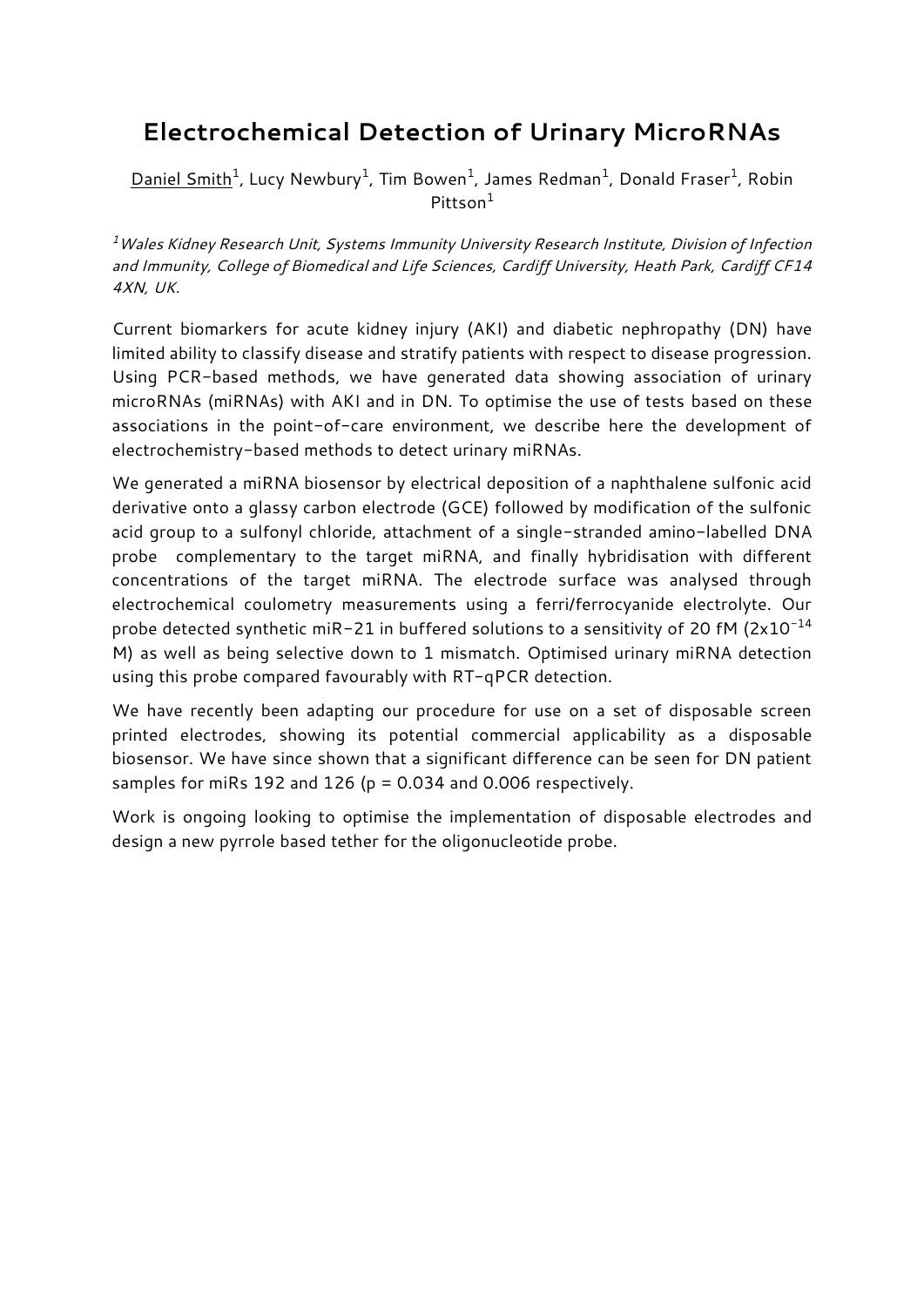#### **PNA Probes and Novel Intercalators for Impedance and Field-Effect based DNA Detection**

**S. Ustuner<sup>1</sup> , P. Jolly<sup>1</sup> , G. Houda1,2, S. Goggins<sup>1</sup> , S. Cabezas-Hayes<sup>1</sup> , C.G. Frost<sup>1</sup> , J. Blaxland<sup>3</sup> , L. Baillie<sup>3</sup> , P. Estrela<sup>1</sup>**

*<sup>1</sup>University of Bath, Bath BA2 7AY, United Kingdom <sup>2</sup>University Tunis El Manar, Tunis 2092, Tunisia <sup>3</sup>Cardiff University, Cardiff CF10 3AT, United Kingdom*

**Electrochemical DNA sensors based on the detection of a target DNA by sensing its intrinsic negative charge, can be strongly improved by the use of Peptide Nucleic Acid (PNA) probes. The hybridization of the uncharged PNA probe with the negatively charged DNA target results in a dramatic increase in the charge of the biolayer. The use of PNA has the added advantage of increased specificity and stability. The increase in surface charge can be easily measured with electrochemical impedance spectroscopy (EIS), where variations of charge transfer resistance in the order of 400% can be observed<sup>1</sup> . Non-Faradaic EIS measurements (i.e. without redox markers in solution) are useful for measuring any capacitance changes that occur on the biolayer. On the other hand, both charge variations and capacitance variations can be detected using biologically-sensitive field-effect transistors (BioFETs), where the biolayer is attached to the metal gate of the transistor<sup>2</sup> .**

**In this study we use PNA-DNA redox intercalators to change the surface potential of the electrodes. We have developed and fully characterized an electroactive ferrocenyl PNA-DNA intercalator<sup>3</sup> . The presence of the intercalator allows the direct amperometric detection of the DNA target as well as enhancing the electrochemical impedance of the system. Of significant interest for BioFETs is that the presence of the intercalator induces a change in the formal potential of the system; this in turn modulates the threshold voltage of the transistor providing a sensitive and robust sensing method. An added advantage of the BioFETs is that they can be easily implemented as a monolithically integrated array of sensors providing high-throughput screening of DNA sequences.**

**We have demonstrated the use of the BioFETs for the detection of** *Clostridium difficile***. The bacterium is the primary cause of antibiotic associated diarrhea in humans and is a significant cause of morbidity and mortality. Thus the rapid and accurate identification of this pathogen in clinical samples (such as feces) is a key step in reducing the devastating impact of this disease. We have achieved the BioFET and EIS detection of DNA of**  *Clostridium difficile* **specific toxins extracted via a microwave-based technique<sup>4</sup> .**

#### **Acknowledgments:**

**EPSRC CDT in Sustainable Chemical Technologies; GW4 Accelerator Fund**

#### **References:**

- **<sup>1</sup>S.D. Keighley, P. Estrela, P Li, P. Migliorato,** *Biosens. Bioelectron.* **24 (2008) 906**
- **<sup>2</sup>P. Estrela, P. Migliorato,** *J. Mater. Chem.* **17 (2017) 219**
- **<sup>3</sup>H. Gaiji et al., Electroanalysis, in press [DOI: 10.1002/elan.201600576]**

**<sup>4</sup>L.T. Joshi, B.L. Buddha, C.D. Geddes, L. Baillie,** *PloS ONE* **9 (2014) e104334**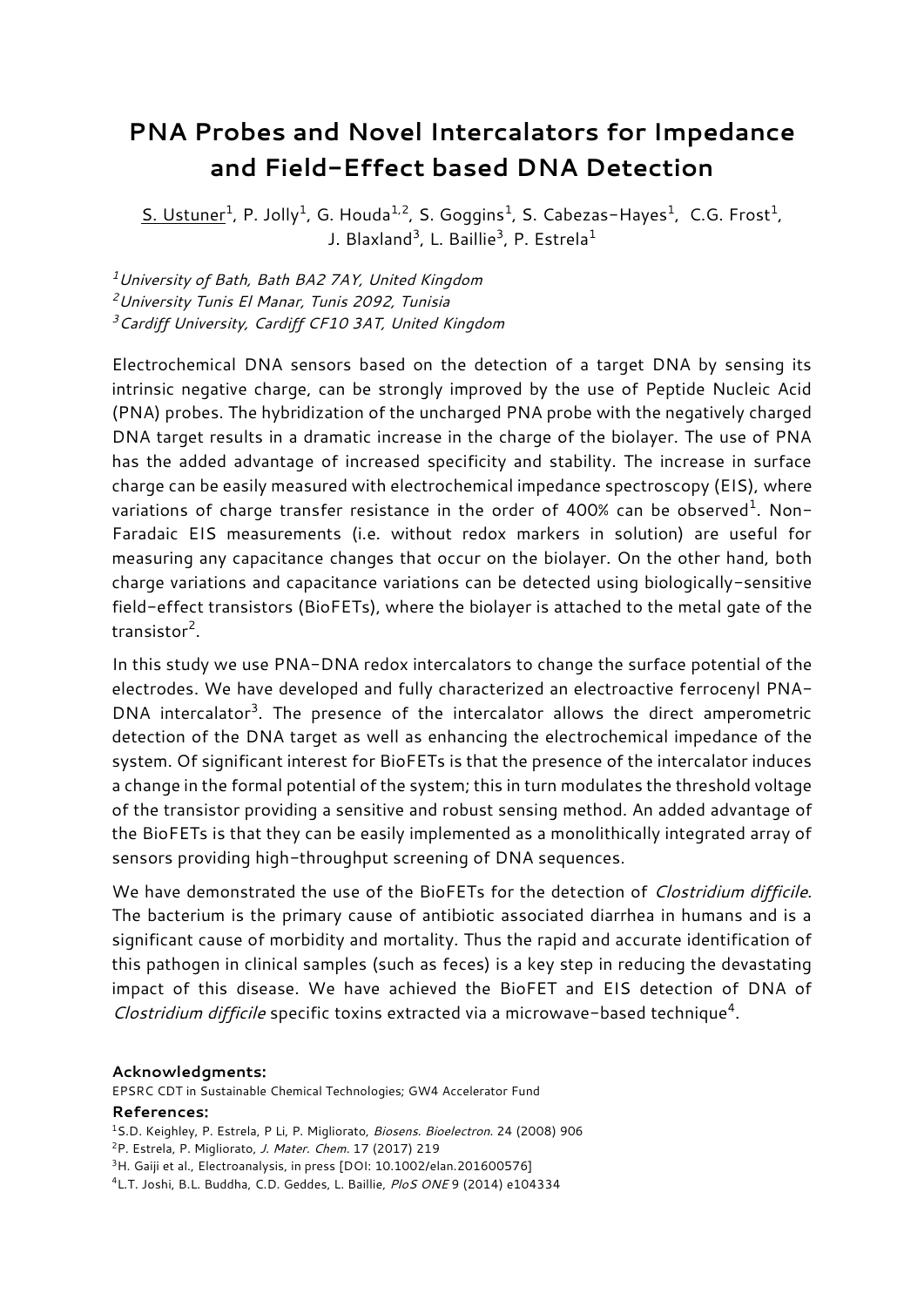## **Keynote Lecture:**

# New insights into RNA-binding proteins and neurodegeneration: the case for TDP-43

## **Dr. Emanuele Buratti**

**ICGEB Trieste, Italy**

**Since beginning his postdoctoral work, the principal areas of Dr. Buratti's expertise have been the investigation of RNA binding proteins/structure and their influence on translation and alternative splicing processes. In 2001, as part of a research project on Cystic Fibrosis, he identified nuclear protein TDP-43 as a potential CFTR exon 9 pre-mRNA splicing regulator. As a result, in the following years he has performed several basic studies on the biochemical and functional properties of this protein that have been of great advantage to the scientific community when its role in neurodegeneration was first reported in 2006. Since then, Dr. Buratti research has primarily focused on investigating the potential pathophysiological role played by TDP-43 in Frontotemporal Dementia and Amyotrophic Lateral Sclerosis, and in better understanding the functional roles played by this protein (ie. microRNA biogenesis and splicing regulation, shuttling nuclear/cytoplasmic properties, autoregulatory processes, and so forth).**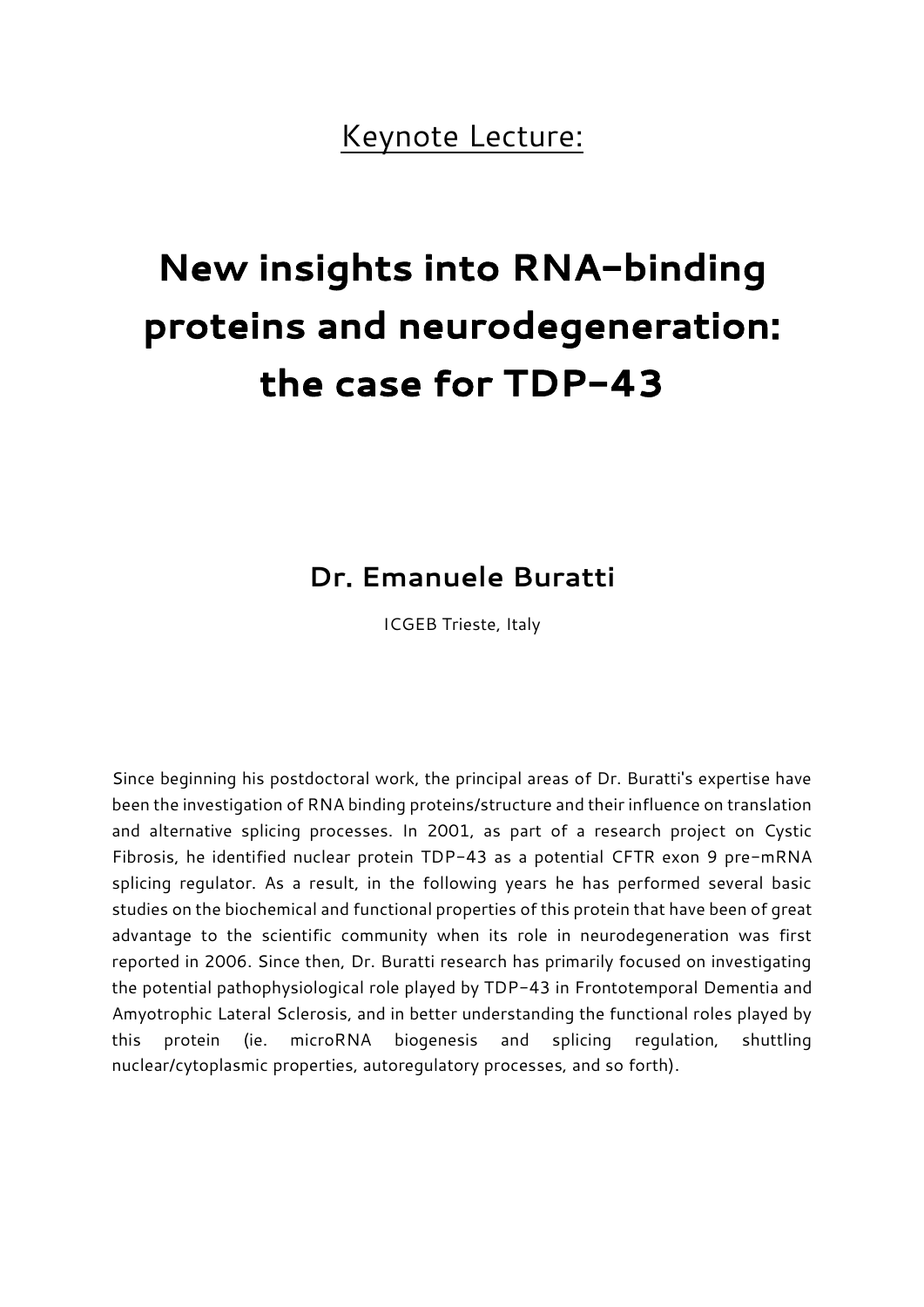## **Identification of novel splicing events in diabetic nephropathy**

**M. Stevens<sup>1</sup> and S. Oltean<sup>1</sup>**

*1 Institute of Biomedical and Clinical Sciences, University of Exeter Medical School*

**Recent studies have highlighted several splice variants implicated in diabetic nephropathy including VEGF-A165b and esRAGE. It is likely that many more splice variants play a role the pathogenesis of diabetic nephropathy. The present study aimed to identify novel alternative splicing events in cultured glomerular endothelial cells exposed to a diabetic environment.**

**Conditionally immortalised glomerular endothelial cells were treated with a diabetic environment (30 mM glucose, 1 ng/ml TNF, 1 ng/ml IL-6 and 100 nM insulin) or an osmotic control (25 mM mannitol + 5 mM glucose) for 1 week. We then carried out RNAseq and analysed changes in overall gene expression (DESeq 2) as well as alternatively spliced gene transcripts (ASprofile) in response to the diabetic environment.** 

**Thus far, we have focused our analysis on the overall expression of splice factors and found 21 splice factors upregulated, and 14 downregulated, after exposure to the diabetic environment. This includes the upregulation of SRSF1, which promotes splicing of the pro-angiogenic VEGF-Axxx isoforms known to be increased in diabetic nephropathy. We are currently validating the expression levels of these splice factors using qRT-PCR. The identification of novel alternative splicing events from the RNAseq data is still ongoing.**

**Although this study is in the early stages, we found that a diabetic environment resulted in changes in the expression of many splice factors in glomerular endothelial cells, indicating the important and widespread role of alternative splicing in the pathogenesis of diabetic nephropathy.**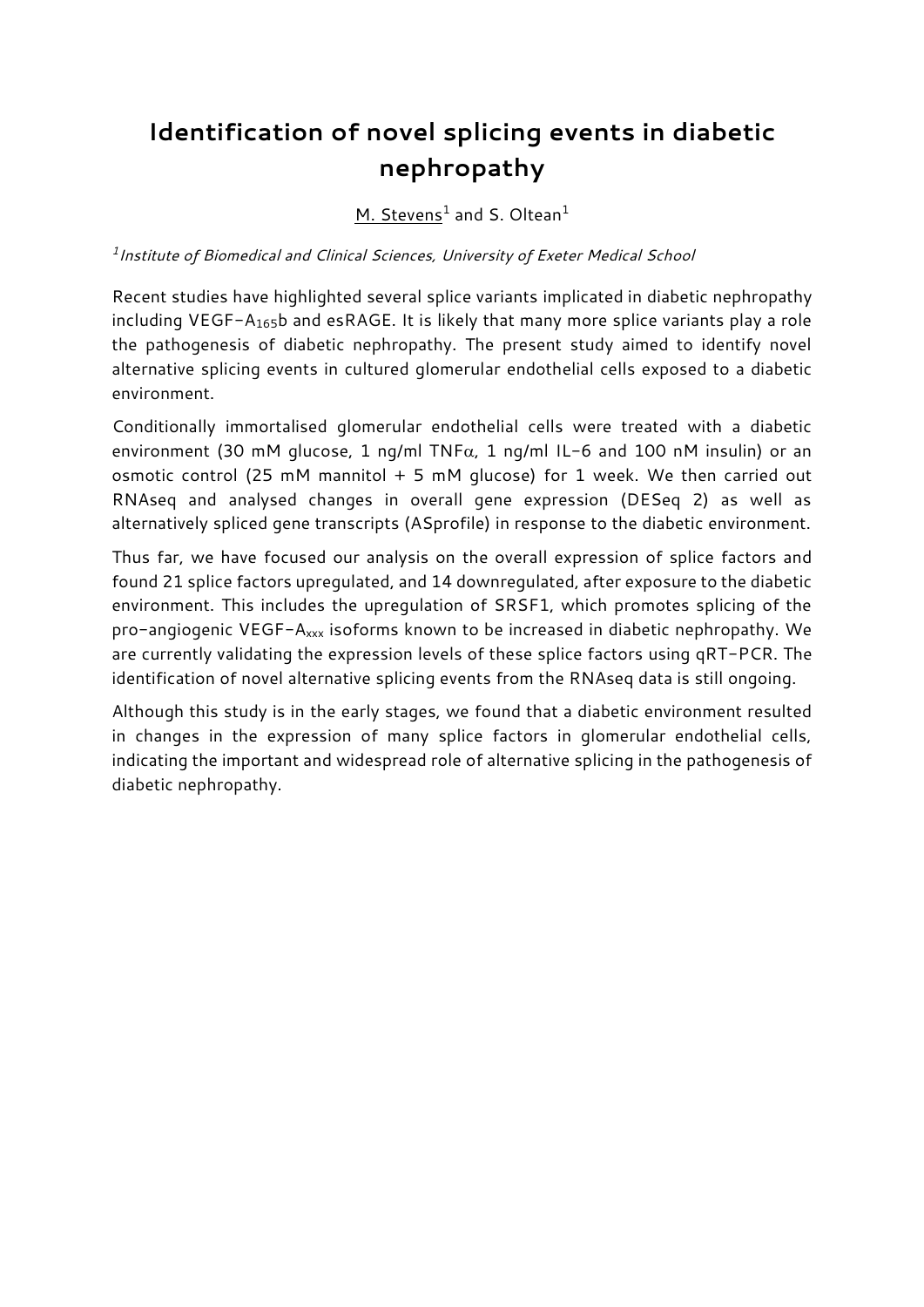## **Epigenetic inactivation of the epithelial splicing factor ESRP2 in Wilms' tumour**

**Danny Legge<sup>1</sup> , Whei Moriarty<sup>1</sup> , Sebastian Oltean<sup>2</sup> , Karim Malik<sup>1</sup> and Keith Brown<sup>1</sup>**

*<sup>1</sup>School of Cellular and Molecular Medicine, Biomedical Sciences Building, University Walk, Bristol, BS8 1TD. 2 Institute of Biomedical & Clinical Sciences, University of Exeter Medical School, Heavitree Rd, Exeter, EX1 2LU.*

**Our genome-wide analysis of DNA methylation had previously identified** *ESRP2* **as a gene that is frequently hypermethylated in Wilms' tumour (WT; a common childhood kidney cancer), with associated downregulation of expression.** *ESRP2* **encodes an RNA splicing factor that is essential for epithelial differentiation, a process that is deregulated in WT development.**

**To investigate the function of ESRP2 in WT development, we generated a WT cell line (WiT49 E200L) with doxycycline (Dox)-inducible expression of ESRP2, along with control cells transfected with empty vector (WiT49 V200). ESRP2 induction following Dox addition was confirmed by PCR and western analysis. Alternative splicing of known ESRP2 targets** *FGFR2* **and** *ENAH* **was confirmed by PCR following induction of ESRP2 in E200L cells but was not observed in V200 control cells after Dox addition. Furthermore, colony formation was significantly inhibited by around 50% upon induction of ESRP2. Importantly - and in agreement with colony forming data - cell growth was reduced by around 50% following 6 - 8 days of ESRP2 induction in E200L cells.**

**Finally, to identify any ESRP2-induced alternative splicing events or gene regulation that may be important in WT development or progression, we performed RNA-Seq analysis in E200L cells treated with DMSO or Dox for 96 hours (this timepoint showed the greatest induction of ESRP2 protein, mRNA and ESRP2-target alternative splicing regulation following Dox addition). Initial analyses show enrichment of genes involved in epithelialmesenchymal transition among the differentially spliced genes. Data generated from this analysis has the potential to highlight novel alternative splicing events that could potentially be targeted for more effective therapies for Wilms' tumour in the future.**

*This work was supported by the Little Princess Trust and Children with Cancer*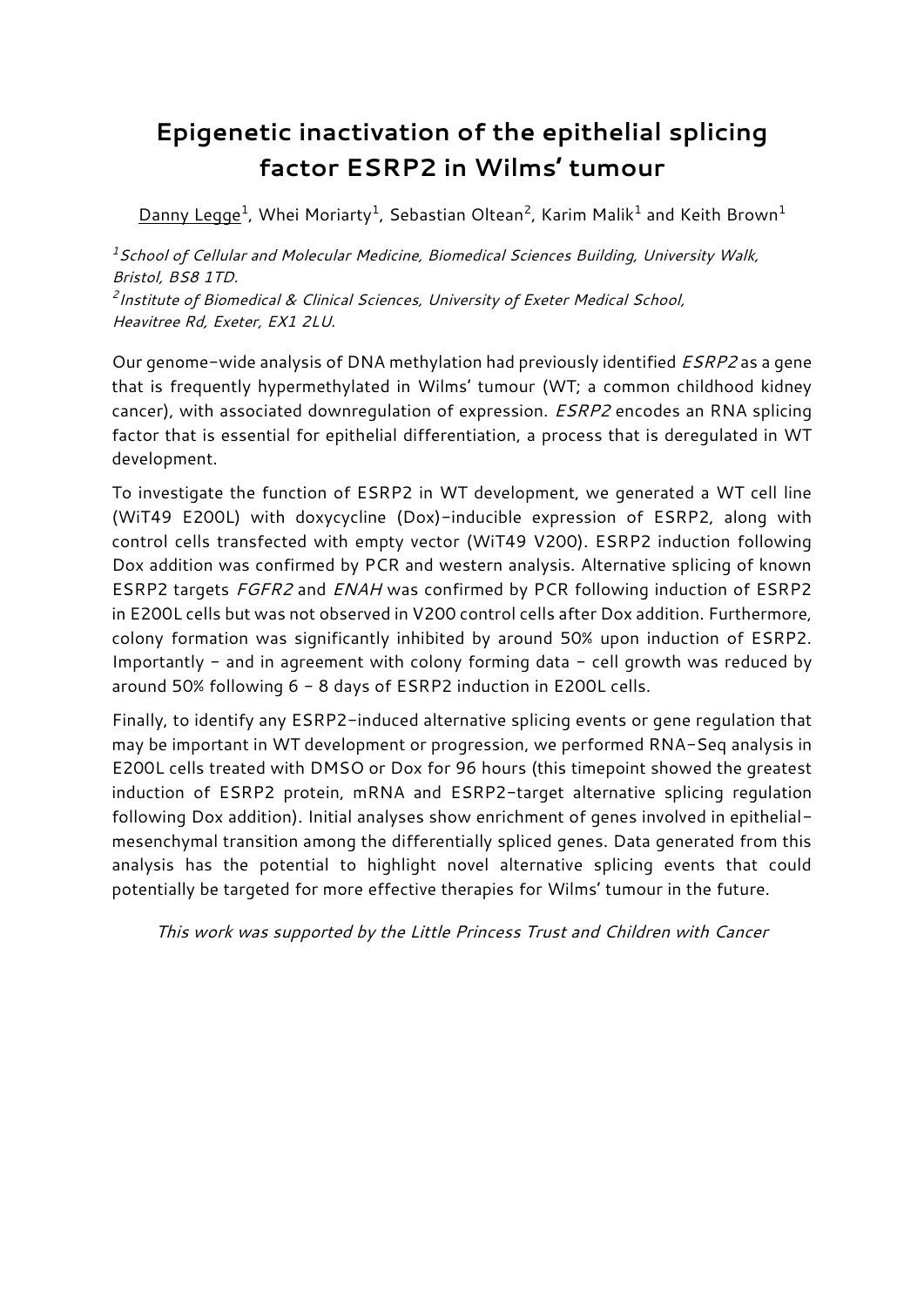#### **Targeting the splice factor kinase SRPK1 in leukaemic cells**

**Chigeru Wodi<sup>1</sup> , Ruth Morse<sup>1</sup> , Sebastian Oltean<sup>2</sup> , Michael Ladomery<sup>1</sup>**

*<sup>1</sup>Centre for Research in Bioscience, Faculty of Health and Applied Sciences, University of the West of*

*England, Coldharbour Lane, Bristol BS16 1QY, U.K.*

*<sup>2</sup>University of Exeter Medical School, St Luke's Campus, Heavitree Road, Exeter EX1 2LU, U.K.*

**Aberrant splicing patterns are associated with the development of cancer and so there is growing interest in targeting the machinery of splicing. The serine/arginine splice factor kinase SRPK1 phosphorylates splice factors rich in serine/arginine repeats (RS-domain) which are required for pre-mRNA splicing. Studies have previously shown that targeting SRPK1 in prostate cancer cells drastically reduces tumour growth and is a potential target for treatment (Oltean, S. 2012; Mavrou** *et al.* **2015). This study was aimed at investigating the effect of inhibiting SRPK1 in leukaemic cells using SPHINX, a specific small molecule inhibitor both alone and in combination with conventional chemotherapy drugs. Chronic myeloid leukaemia (CML) and Acute myeloid leukaemic (Kasumi-1) cell line were used as models.**

**SPHINX decreases cell viability and growth in Kasumi-1 but not in K562 cells. Both cell lines showed an increase in caspase3/7 activities at higher concentrations of 10**μ**M SPHINX with Kasumi-1 cells exhibiting a dose dependent response. Capase-9 altered its splicing pattern following treatment with SPHINX. When each cell line was treated with a combination of SPHINX and conventional chemotherapeutic drugs (K562s with imatinib mesylate and Kasumi-1 with azacytidine), increased cell death was observed in the case of Kasumi-1 cells treated with SPHINX and azacytidine. These results indicate that there may be potential benefit in treating some leukemic cells with an SRPK1 inhibitor.**

#### **References:**

**Mavrou, A., Brakspear, K., Hamdollah-Zadeh, M., Damodaran, G., Babaei-Jadidi, R., Oxley, J., Gillatt D.A, Ladomery, M.R, Harper, S.J., Bates, D.O., Oltean, S. (2014). Serine-arginine protein kinase 1 (SRPK1) inhibition as a potential novel targeted therapeutic strategy in prostate cancer.** *Oncogene* **34: pp.4311-9.** 

**Oltean, S., Gammons, M., Husle, R., Hamdollah-Zadeh, M., Mavrou, A., Donaldson, L., Salmon, A.H., Harper, S.J., Ladomery, M.R. and Bates, D.O. (2012) SRPK1 inhibition in vivo: modulation of VEGF splicing and potential treatment for multiple diseases.** *Biochemical Society Transactions.* **40 pp. 831–835.**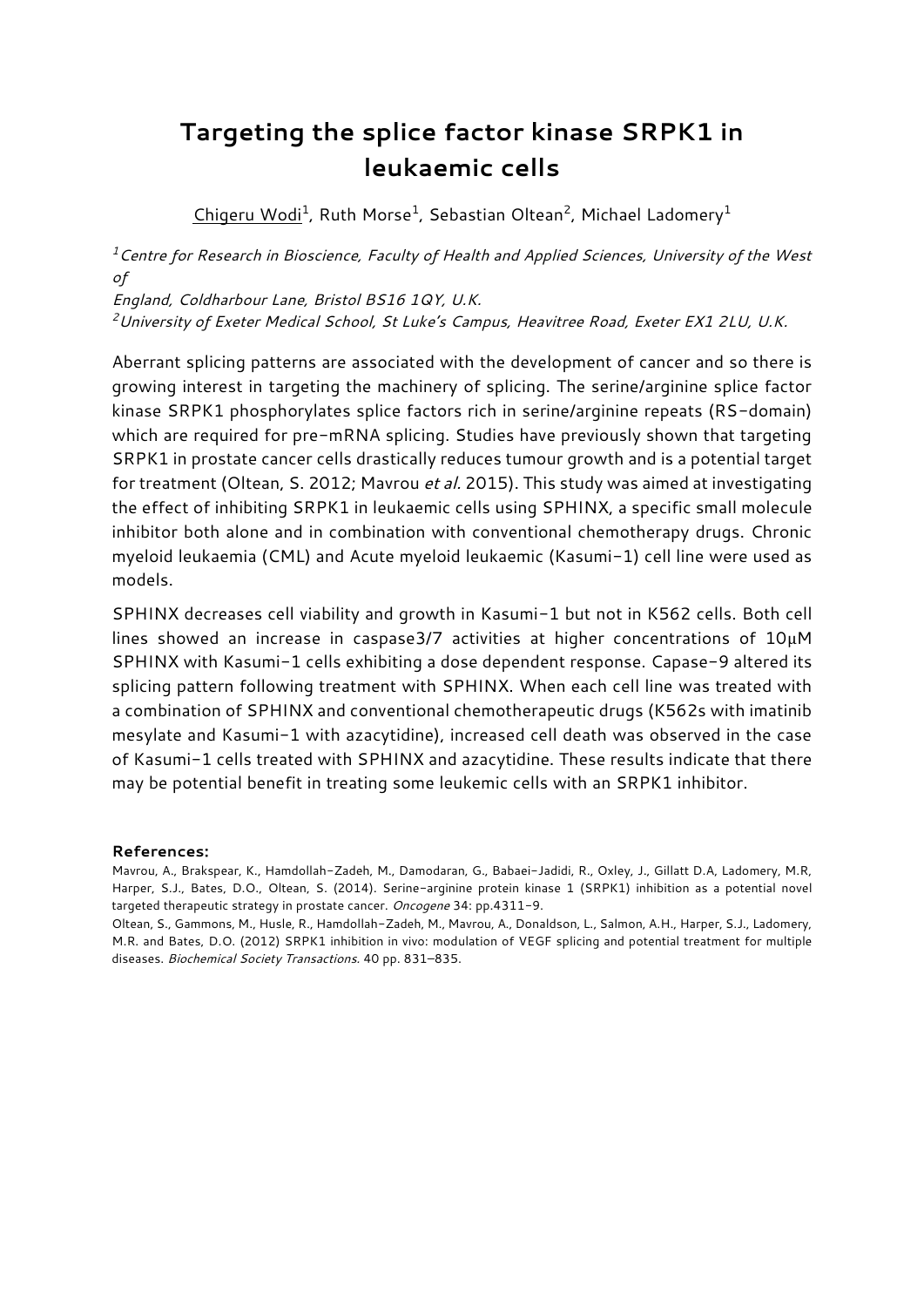#### **Spliceosomics of the ageing brain**

**J Lye<sup>1</sup> , E Latorre<sup>1</sup> , L W. Harries<sup>1</sup>**

*1 Institute of Biomedical and Clinical Sciences, University of Exeter Medical School, UK*

**Dementia is a devastating age-related disease, and astrocyte dysfunction during ageing has been shown to be heavily implicated in disease progression.** 

**As it has been shown the genes which control the regulation of alternative splicing are those most tightly associated with biological ageing, we investigated potential links between RNA splicing factor levels, associated isoform expression and senescent cellular phenotypes in astrocytes.** 

**We characterised the senescence associated secretory phenotype (SASP) in old and young primary astrocytes, known to be pivotal in the progression of age related cognitive decline. We then compared these changes to specific isoform expression and splicing factor expression. We further intend to compare data regarding temporal changes in mental state of a large human cohort and assess links between apparent age-related decline of cognitive function, and specific isoform expression in the blood, in an attempt to identify a predictive biomarker for dementia.** 

**Our initial results show an almost ubiquitous decrease in splicing factor expression as astrocytes age. In addition, we have seen significant increases in specific cytokines and matrix metallo-proteins characteristic of SASP with increased age.**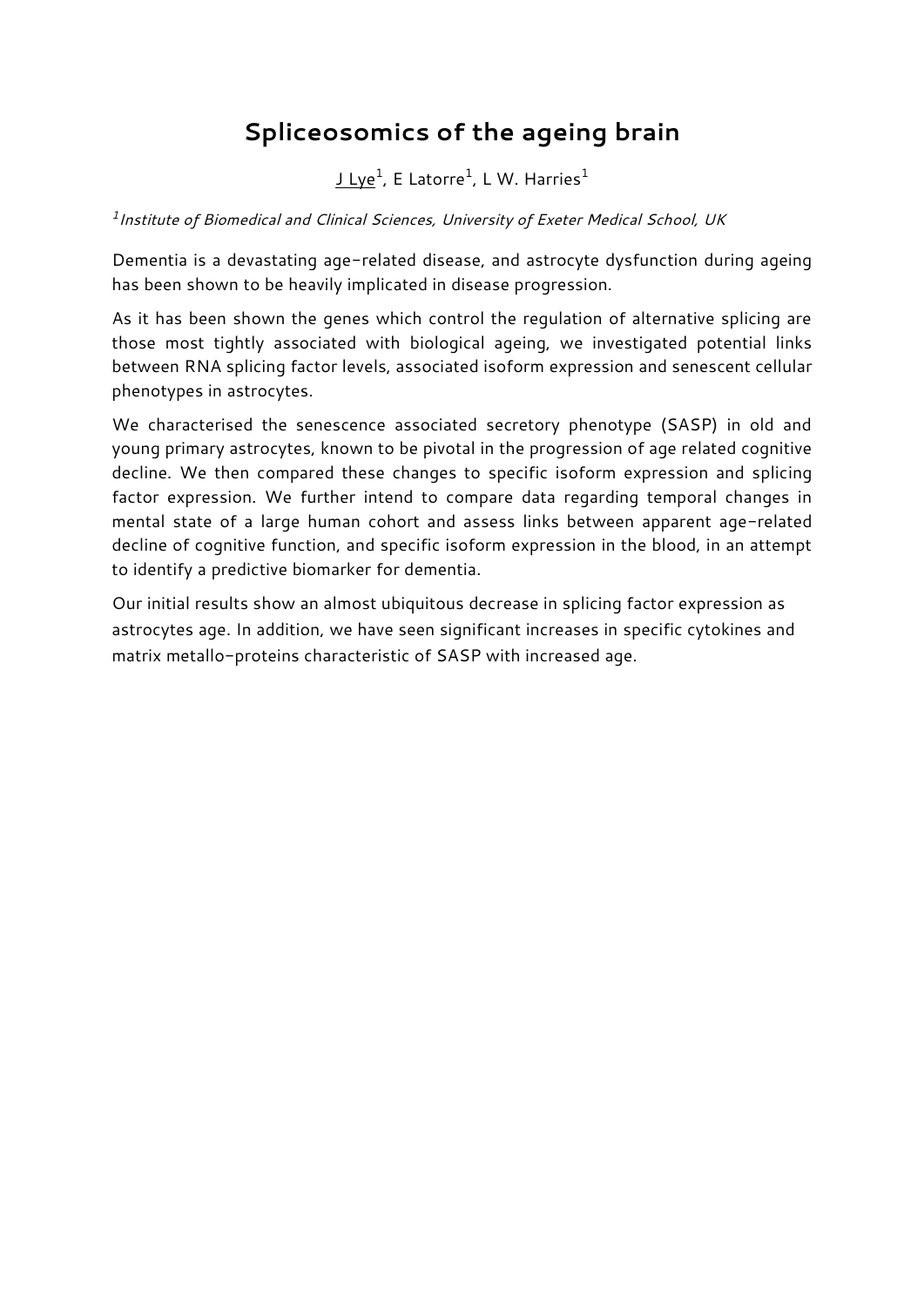#### **The diabetic microenvironment drives conversion to a delta cell-like phenotype in human beta cells**

**Nicola Jeffery<sup>1</sup> , Jordan Moore<sup>2</sup> , Sarah Richardson<sup>1</sup> , Noel Morgan<sup>1</sup> , Lorna Harries<sup>1</sup>**

*1 Institute of Biomedical and Clinical Sciences, University of Exeter Medical School, UK <sup>2</sup>College of Life and Environmental Sciences, University of Exeter Medical School, UK*

**Changes in beta-cell mass occurs in both type 1 (T1D) and type 2 diabetes (T2D), and has been attributed to apoptosis and necrosis. Dedifferentiation and trans-differentiation to other pancreatic endocrine cells has been described in rodents, although this has been relatively poorly explored in humans. We examined the number of insulin, glucagon and somatostatin positive endocrine cells, in pancreatic sections from T1D and T2D patients and matched non-diabetic controls. The effect of the diabetic microenvironment (hyperglycaemia, dyslipidaemia, hypoxia, inflammatory factors) on markers of cell fate and function, in human beta-cells in vitro, was also explored. A significant increase in the number of somatostatin-positive cells was noted in T1D and T2D cases compared to controls using immunohistochemistry. A similar beta to delta-like transition was noted in response to all treatments vitro, and also with the ER-stress inducer tunicamycin. These changes were accompanied by reduced insulin and increased somatostatin mRNA. Profound changes to expression of splicing regulatory proteins and patterns of alternative splicing, for genes with roles in beta-cell fate or function upon treatment were also noted. We observed increases in the expression of a** *PAX6* **isoform, known to regulate somatostatin expression. Restoration of euglycaemia restored splicing factor expression and alternative splicing patterns to levels comparable with controls. These changes were accompanied by re-establishment of a beta-cell identity, suggesting effects of the diabetic microenvironment are reversible. These data suggest that changes in beta-cell fate may contribute to beta-cell mass loss in both T1D and T2D, but the possibility exists to remedy this phenomenon by restoring normal homeostasis.**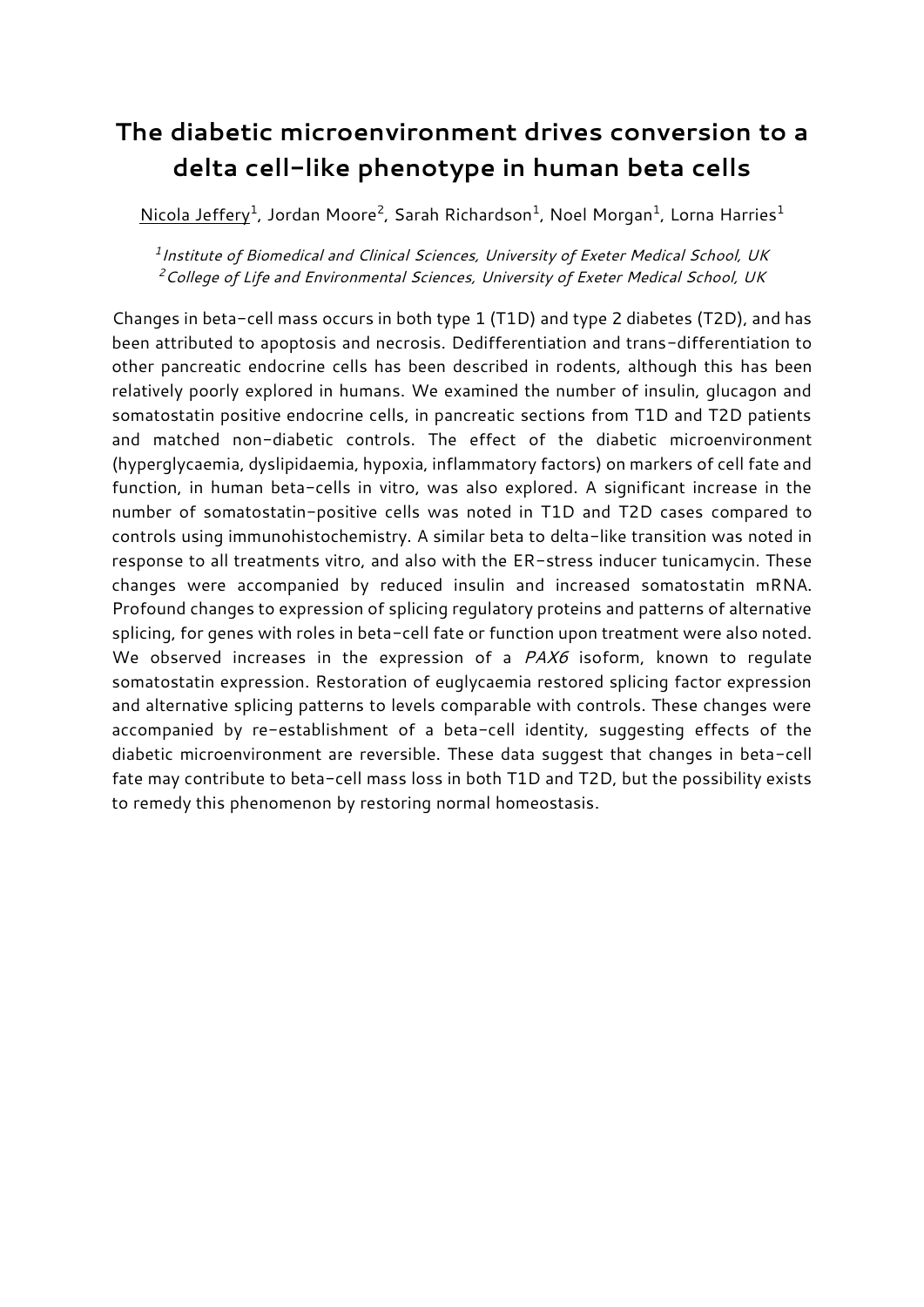#### **Using RNA interference to dissect cell-cell interactions in a nascent endosymbiosis**

#### **B. Jenkins<sup>1</sup>**

#### *<sup>1</sup>College of Life and Environmental Sciences, University of Exeter Medical School, UK*

**Endosymbiosis is a long-established theory relating to the formation of the mitochondria and plastid organelles - a mutual association whereby two became one to form a single integrated system. The photosynthetic endosymbioses between** *Paramecium bursaria* **and the green algae** *Chlorella spp.* **represents a nascent facultative endosymbiosis, meaning both host and symbiont are still able to exist and reproduce separately. My discovery of an active RNAi system in** *P. bursaria***, a form of gene silencing used extensively in functional analysis, allows systematic characterisation of host genes and functions critical to host-symbiont cell-cell interactions. RNAi cross-talk may be a factor in shaping nascent endosymbiotic interactions and I provide evidence that host genome expression can be altered by RNAi 'collisions' from the endosymbiont using both double-stranded and single-stranded RNA induced RNAi. Interestingly, I discovered that single-stranded RNA only produced an RNAi effect when delivered in the sense orientation to the target gene transcript, and at a greater efficiency than double-stranded RNA induced RNAi, suggesting the potential for preferential strand bias within the RNA-induced silencing complex. From here I seek to further assess how host processing of endosymbiont derived single-stranded RNA has facilitated the shift from transient feeding of microbial food to establishment of the endosymbiont, and whether exposure to endosymbiont-derived sRNA upon digestion is providing a cost to host fitness for killing the endosymbiont, postulating RNAi cross-talk via RNAi 'collisions' as a new factor in the maintenance of this cell-cell interaction.**